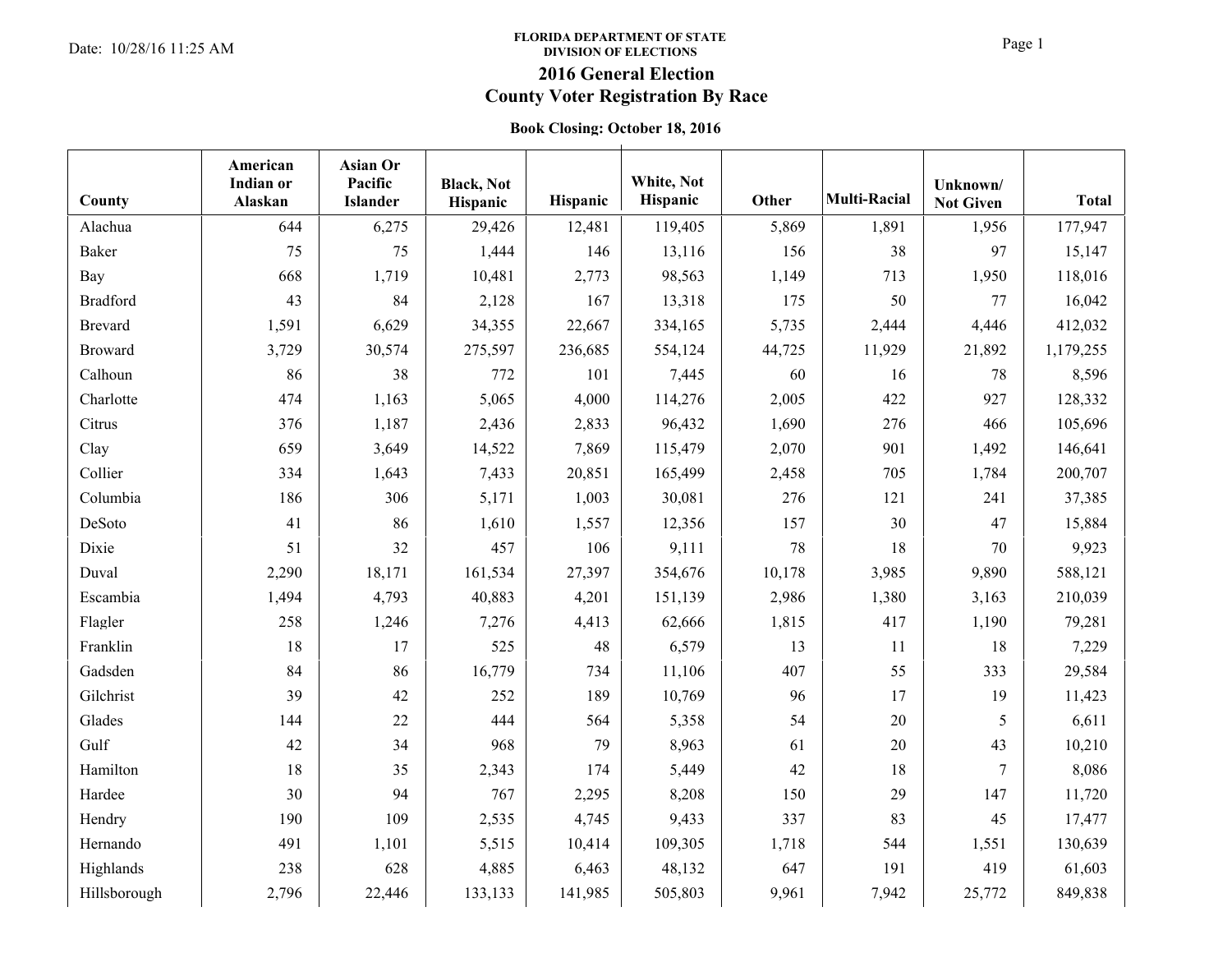### **FLORIDA DEPARTMENT OF STATE**  Date: 10/28/16 11:25 AM **Page 2 Date: 10/28/16 11:25 AM Page 2 DIVISION OF ELECTIONS DIVISION OF ELECTIONS**

# **2016 General Election**

## **County Voter Registration By Race**

### **Book Closing: October 18, 2016**

| County              | American<br><b>Indian or</b><br>Alaskan | Asian Or<br>Pacific<br><b>Islander</b> | <b>Black, Not</b><br>Hispanic | Hispanic | White, Not<br>Hispanic | Other  | <b>Multi-Racial</b> | Unknown/<br><b>Not Given</b> | <b>Total</b> |
|---------------------|-----------------------------------------|----------------------------------------|-------------------------------|----------|------------------------|--------|---------------------|------------------------------|--------------|
| Holmes              | 72                                      | 43                                     | 214                           | 69       | 10,714                 | 49     | 22                  | 47                           | 11,230       |
| <b>Indian River</b> | 273                                     | 884                                    | 6,881                         | 4,987    | 90,377                 | 1,360  | 336                 | 1,549                        | 106,647      |
| Jackson             | 135                                     | 88                                     | 6,470                         | 301      | 21,285                 | 321    | 99                  | 253                          | 28,952       |
| Jefferson           | 23                                      | 28                                     | 3,015                         | 86       | 6,253                  | 68     | 15                  | 18                           | 9,506        |
| Lafayette           | 5                                       | 6                                      | 238                           | 118      | 4,073                  | 12     | 7                   | 6                            | 4,465        |
| Lake                | 651                                     | 3,067                                  | 18,064                        | 18,659   | 175,004                | 3,412  | 1,249               | 2,326                        | 222,432      |
| Lee                 | 1,185                                   | 4,539                                  | 23,326                        | 40,375   | 341,312                | 2,518  | 2,052               | 8,631                        | 423,938      |
| Leon                | 663                                     | 3,588                                  | 57,168                        | 8,607    | 126,087                | 3,675  | 2,154               | 4,393                        | 206,335      |
| Levy                | 75                                      | 125                                    | 2,111                         | 888      | 23,086                 | 445    | 62                  | 41                           | 26,833       |
| Liberty             | 43                                      | 12                                     | 401                           | 42       | 3,970                  | 10     | 6                   | 13                           | 4,497        |
| Madison             | 33                                      | 30                                     | 3,958                         | 138      | 7,054                  | 183    | 26                  | 145                          | 11,567       |
| Manatee             | 745                                     | 3,267                                  | 15,296                        | 14,025   | 191,075                | 2,353  | 1,204               | 3,111                        | 231,076      |
| Marion              | 884                                     | 2,341                                  | 22,866                        | 17,484   | 181,504                | 2,778  | 1,046               | 1,938                        | 230,841      |
| Martin              | 282                                     | 851                                    | 3,814                         | 4,920    | 98,881                 | 1,003  | 440                 | 744                          | 110,935      |
| Miami-Dade          | 2,380                                   | 16,110                                 | 239,384                       | 785,292  | 253,317                | 10,433 | 8,094               | 64,220                       | 1,379,230    |
| Monroe              | 237                                     | 452                                    | 1,867                         | 5,632    | 45,088                 | 238    | 213                 | 1,022                        | 54,749       |
| Nassau              | 217                                     | 415                                    | 3,282                         | 1,021    | 54,780                 | 850    | 184                 | 543                          | 61,292       |
| Okaloosa            | 747                                     | 3,385                                  | 10,479                        | 4,888    | 111,463                | 1,815  | 1,300               | 1,601                        | 135,678      |
| Okeechobee          | 98                                      | 128                                    | 988                           | 1,965    | 16,260                 | 278    | 66                  | 225                          | 20,008       |
| Orange              | 2,325                                   | 28,033                                 | 134,256                       | 182,900  | 376,789                | 12,629 | 8,749               | 30,807                       | 776,488      |
| Osceola             | 578                                     | 3,924                                  | 16,493                        | 88,891   | 76,345                 | 4,214  | 1,757               | 4,124                        | 196,326      |
| Palm Beach          | 2,219                                   | 15,994                                 | 124,093                       | 98,879   | 612,710                | 8,027  | 6,048               | 33,672                       | 901,642      |
| Pasco               | 1,287                                   | 5,558                                  | 15,255                        | 28,547   | 274,482                | 5,354  | 1,872               | 3,685                        | 336,040      |
| Pinellas            | 2,250                                   | 14,783                                 | 55,464                        | 30,087   | 523,680                | 9,634  | 3,967               | 8,926                        | 648,791      |
| Polk                | 1,375                                   | 4,925                                  | 52,504                        | 53,593   | 277,808                | 2,409  | 2,293               | 12,746                       | 407,653      |
| Putnam              | 235                                     | 219                                    | 6,820                         | 1,844    | 37,242                 | 164    | 127                 | 772                          | 47,423       |
| Santa Rosa          | 776                                     | 1,975                                  | 5,540                         | 2,866    | 116,343                | 1,956  | 621                 | 763                          | 130,840      |
| Sarasota            | 982                                     | 3,119                                  | 10,100                        | 10,936   | 266,655                | 1,268  | 1,156               | 7,710                        | 301,926      |